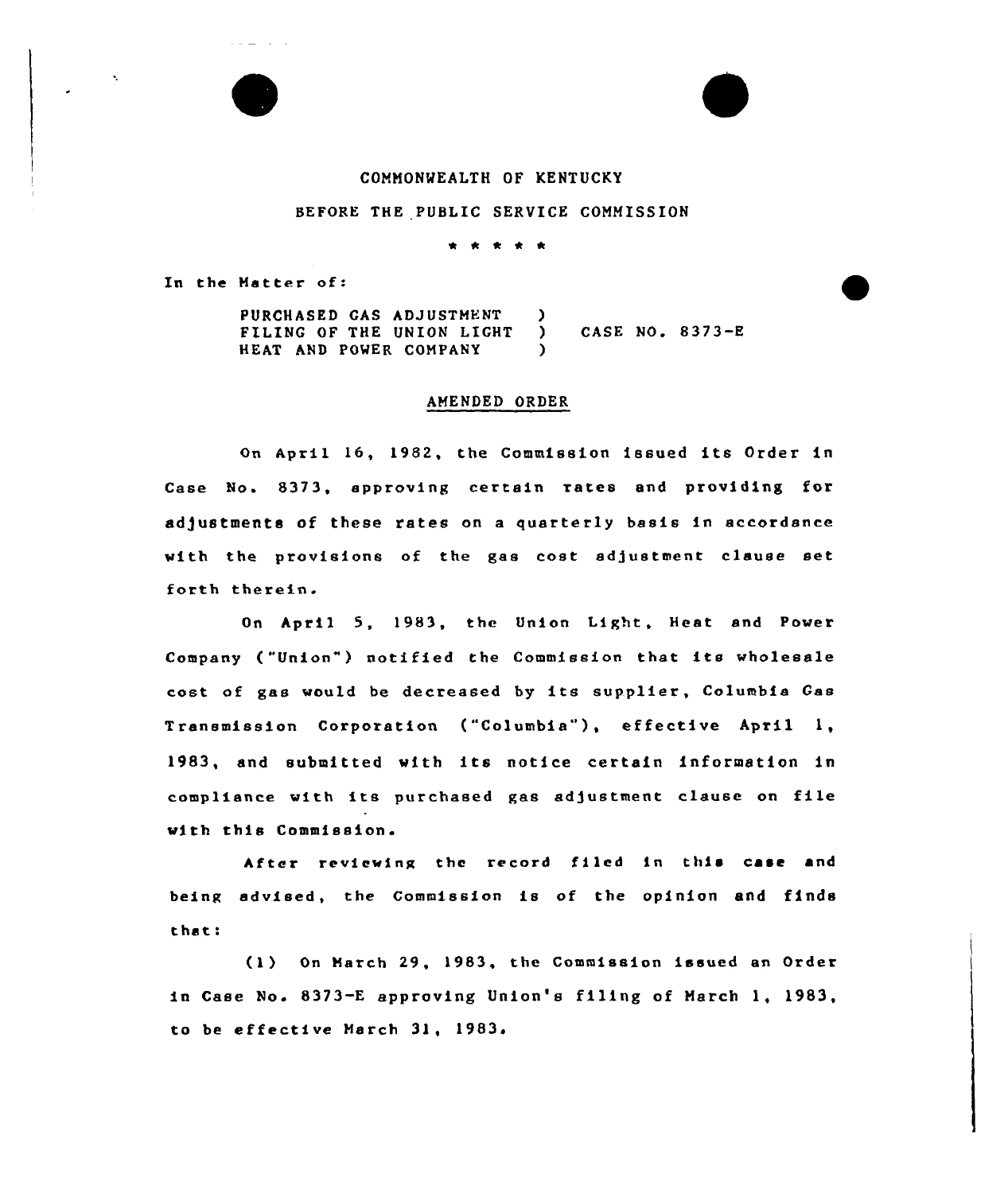(2) Subsequent to the issuance of the Order in Case No. 8373-E, Columbia filed revised tariffs on April 5, 1983, to be effective April 1, 1983. Union's revised filing which tracks Columbia's latest rates as filed on April 5, 1983, results in a reduction to the rates allowed by Commission Order in Case No. 8373-E.

(3) Union's notice of April 5, 1983, set out certain revisions in rates which Union proposed to place into effect. said rates being designed to pass on the wholesale decrease in price from its supplier in the amount of 83,074,627 or 24.3 cents per Mcf.

(4) Union's adjustment in rates under the gas cost adjustment provisions approved by the Commission in its Order in Case No. 8373 dated April 16, 1982, is fair, just and reasonable and in the public interest and should be effective with bills rendered on and after April 1, 1983.

IT IS THEREFORE ORDERED that the rates in Appendix <sup>A</sup> be and they hereby are approved, effective for bills rendered on and after April 1, 1983.

IT IS FURTHER ORDERED that within 30 days of the date of this Order, Union shall file with this Commission its revised tariffs setting out the rates authorized herein.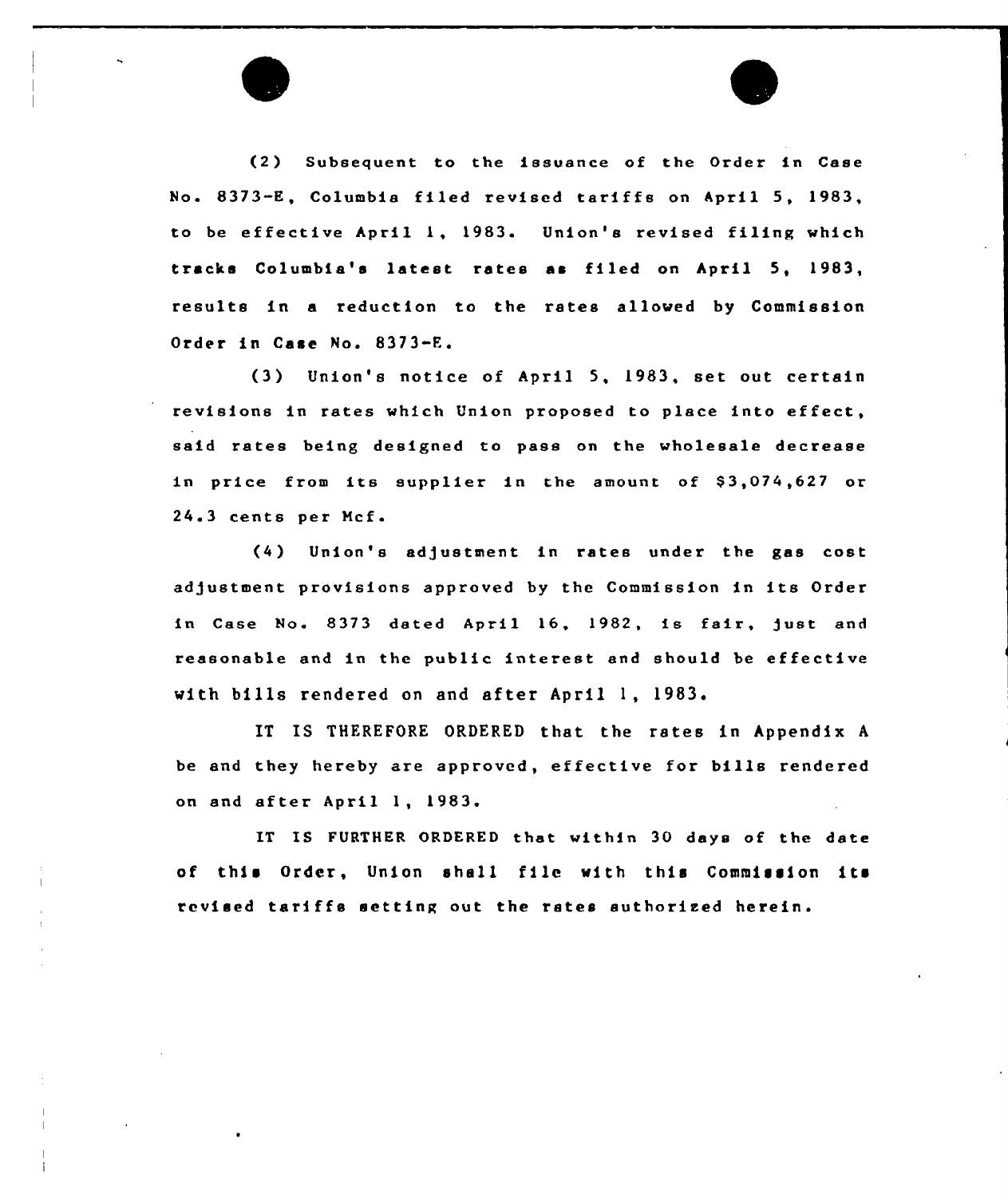



Done at Frankfort, Kentucky, this 8th day of April, 1983.

PUBLIC SERVICE COMMISSION

Shull Chakeman

Kandall

rman

mary<br>Mary gan Commissioner

ATTEST:

Secretary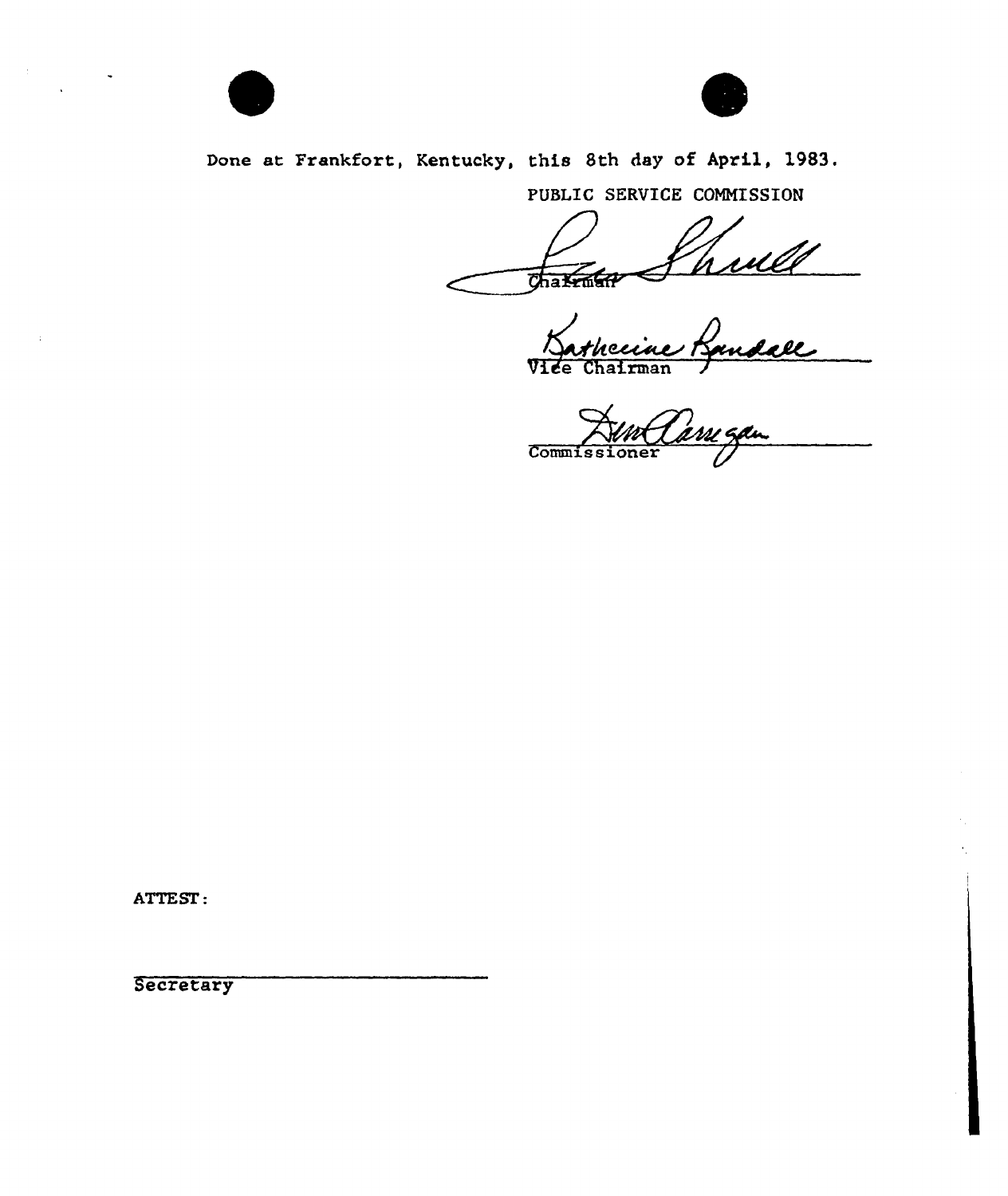# APPENDIX A

and the second second second second second

# APPENDIX TO AN ORDER OF THE PUBLIC SERVICE COMMISSION IN CASE NO. 8373-E AMENDED DATED APRIL 8, 1983

The following rates and charges are prescribed for the customers in the area served by Union Light, Heat and Power Company. All other rates and charges not specifically mentioned herein shall remain the same as those in effect under authority of this Commission prior to the date of this Order.

#### RATE CS

### GENERAL SERVICE

NET MONTHLY BILL

Computed in accordance with the following charges:

Customer Charge per month:

Residential Service Non-Residential Service \$ 3.00 4.00

|      | Gas        |       |
|------|------------|-------|
| Base | Cost       | Total |
| Rate | Adjustment | Rate  |

All gas used  $10.996$  plus  $51.236$  equals  $62.226$  per 100 cu. ft.

The "Gas Cost Adjustment" as shown above, is an adjustment per LOO cubic feet determined in accordance with "Gas Cost Adjustment" set forth on Sheet No. 19 of this tariff.

#### RIDER R-ACS-1

### SUMMER AIR CONDITIONING SERVICE

NET MONTHLY BILL

Computed in accordance with the following charges:<br>First 6,000 cubic feet at the applicable standard rate, Rate GS, General Service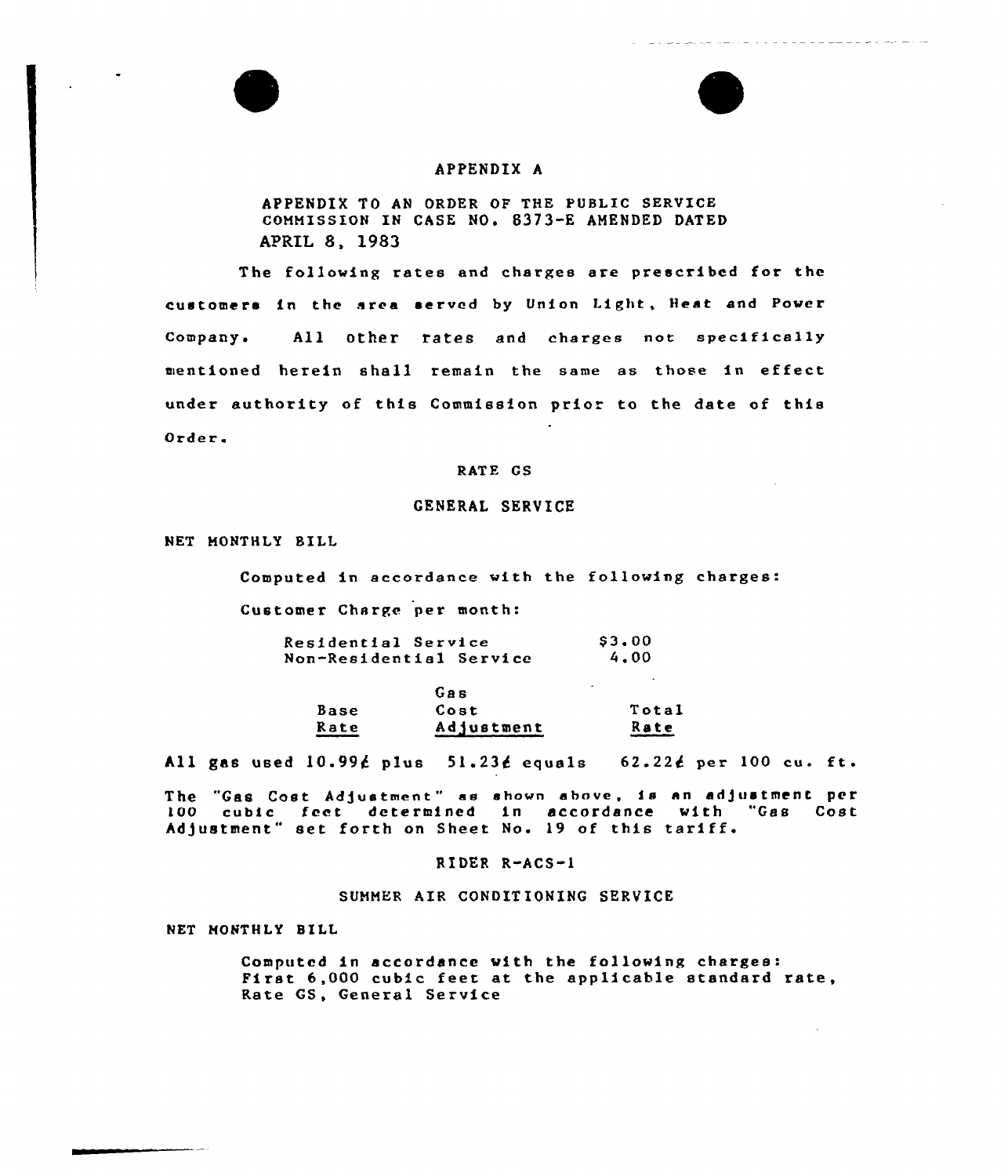



and a common approach which was said the same man manifestation and which is the contract which was a man which we approach the same of the same

## All additional gas used will be billed at:

|                | Gas        |                                       |
|----------------|------------|---------------------------------------|
| Base           | Cost       | Total                                 |
| Rate<br>______ | Adjustment | Rate<br><u>en programmatischer Ka</u> |

All gas used  $6.836$  plus  $51.236$  equals  $58.066$  per 100 cu. ft.

Plus or minus an adjustment per Mcf determined in accordance rius of minus an adjustment per nex determined in accordance<br>with the "Gas Cost Adjustment" set forth on Sheet No. 19 of this<br>tariff.

#### RIDER G-ACS-1

#### SUMMER AIR CONDITIONING SERVICE

NET MONTHLY BILL

Computed in accordance with the following charges:

First 6,000 cubic feet of gas at the applicable rate, Rate GS, General Service.

Next 10,000 cubic feet of gas per ton of installed absorption type Summer Air Conditioning equipment at:

|      | Gas        |       |
|------|------------|-------|
| Ваве | Cost       | Total |
| Rate | Adjustment | Rate  |

All gas used 6.83k plus 51.23k equals 58.064 per <sup>100</sup> cu. ft.

A11 additional cubic feet of gas at the standard applicable rate.

Plus or minus an adjustment per Mcf determined in accordance with the "Gas Cost Adjustment" set forth on Sheet No. 19 of this<br>tariff.